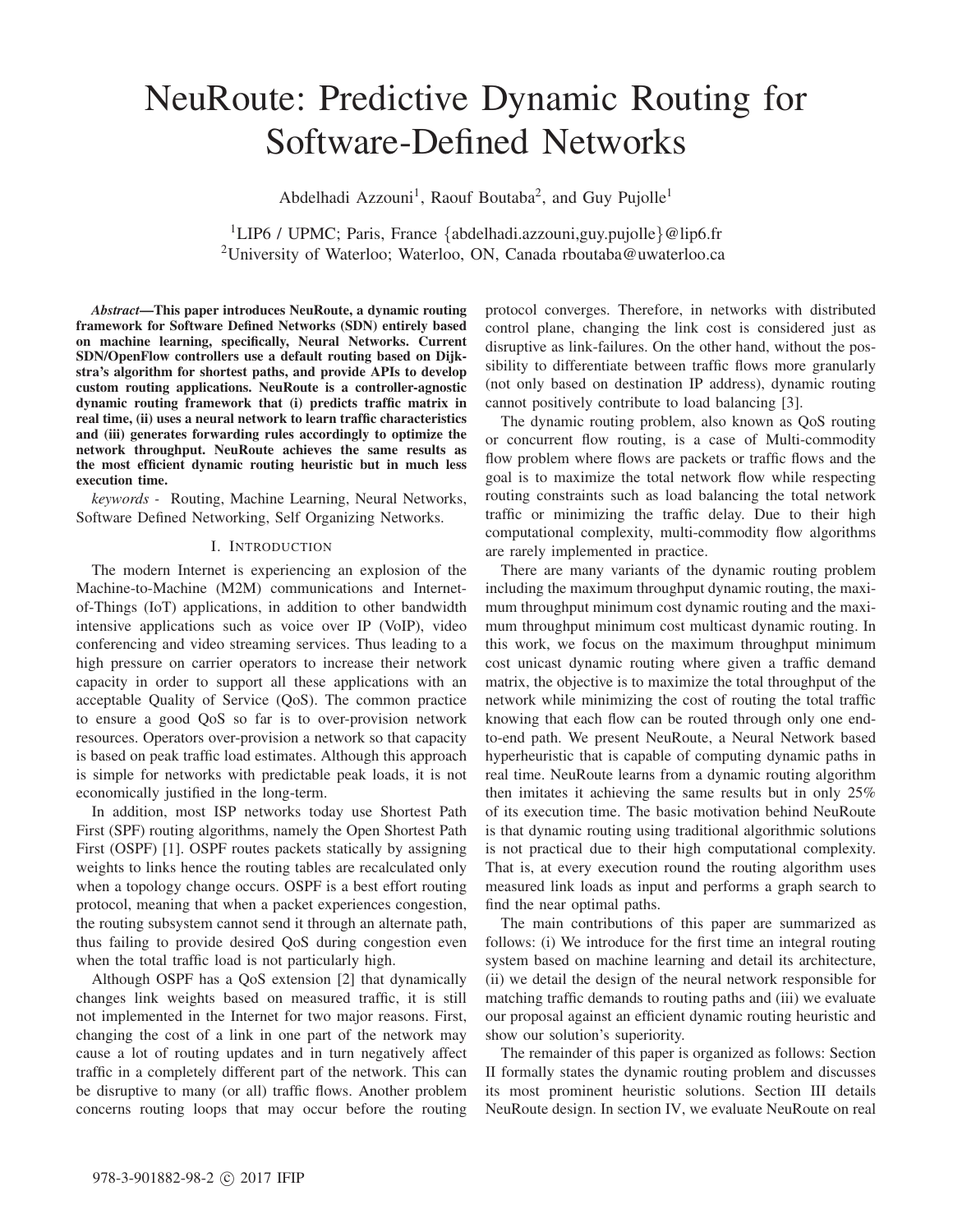world network data and topology. We discuss related work in section V and we conclude the paper in section VI

# II. THE DYNAMIC ROUTING PROBLEM

In this section, we formulate the maximum throughput minimum cost dynamic routing problem (MT-MC-DRP) as a linear program, and then prove its NP-completeness. The problem is equivalent to the known Unsplittable Constrained Multicommodity Max-Flow-Min-Cost problem. We want to find routes for multiple unicast flows which maximize the aggregate flow in a graph, while minimizing the routing-cost. By focusing on unsplittable multicommodity flow we exclude multipath routing where a flow can be split and routed through multiple end-to-end paths.

We consider a software-defined network *G*(*V,L*), where *V* is the set of SDN-enabled switch nodes, and *L* is the set of links that connect the switches where each link  $l_{i,j}$  has a capacity  $C(l)$ . Each unicast flow  $f$  has source and destination nodes denoted  $s_f$  and  $d_f$  respectively, a requested traffic rate  $R^f$  and a minimum necessary traffic rate  $N^f$ . Let  $r_{in}^f(v)$ and  $r_{out}^f(v)$  denote the aggregate flow rate into/out of node  $v$  due to flow  $f$ , respectively. The traffic rate related to flow *f* and flowing through link *l* is denoted by  $r^f(l)$ . Each link has a routing cost denoted by Θ(*l*) that can represent any linear function of the traffic flowing on it , i.e., delay, jitter, congestion probability or reliability. We define an Admissible Routing as an assignment of flows to the links in *G*, such that no capacity constraints are violated, and flow-conservation applies at every node. The MT-MC-DRP problem can be stated as follows: Does there exist an admissible routing for the flows, where each flow receives its requested rate  $R<sup>f</sup>$  while the total routing cost is minimized?

# *A. MT-MC-DRP As Two Linear Problems*

We formulate MT-MC-DRP as a succession of two linear problems (LPs): A Constrained-Maximum-Flow LP (CMaxF-LP) and a Constrained-Minimum-Cost LP (CMinC-LP).

*1) CMaxF-LP:*

$$
maximize(\sum_{f \in F} r_{in}^{f}(d_f))
$$
\n(1)

subject to:

$$
r^f(l) \ge 0 \qquad \forall f \in F, \forall l \in L^f \tag{2}
$$

$$
r^f(l) \le C(l) \quad \forall f \in F, \forall l \in L^f \tag{3}
$$

$$
\sum_{f \in F} r^f(l) \le C(l) \qquad \forall l \in L \tag{4}
$$

$$
r_{in}^f(v) = r_{out}^f(v) \qquad \forall f \in F, \forall v \in V^f - \{s_f, d_f\} \quad (5)
$$

$$
r_{in}^f(s_f) = 0 \qquad \forall f \in F \tag{6}
$$

$$
r_{out}^f(d_f) = 0 \qquad \forall f \in F \tag{7}
$$

$$
r_{out}^f(s_f) \le R^f \qquad \forall f \in F \tag{8}
$$

$$
r_{out}^f(s_f) \ge N^f \qquad \forall f \in F \tag{9}
$$

*2) CMinC-LP:*

$$
minimize(\sum_{f \in F} \sum_{l \in L} r^f(l) \times \Theta(l))
$$
\n(10)

subject to:

$$
r_{out}^f(s_f) = \Pi^f + / -\epsilon \qquad \forall f \in F, \forall l \in L^f \tag{11}
$$

$$
\sum_{f \in F} r^f(l) \le C(l) \qquad \forall l \in L \tag{12}
$$

$$
r_{in}^f(v) = r_{out}^f(v) \qquad \forall f \in F, \forall v \in V' \qquad (13)
$$

$$
r_{in}^{f}(s_f) = 0 \qquad \forall f \in F \tag{14}
$$

$$
r_{out}^f(d_f) = 0 \qquad \forall f \in F \tag{15}
$$

*Theorem.* The Maximum Throughput Minimum Cost Dynamic Routing Problem as presented above is NP-hard.

# *Proof.* refer to [5] [9]  $\Box$

#### *B. Heuristic Solution for The MT-MC-DRP*

Due to its NP-completeness, an exact solution for the MT-MC-DRP as defined above is not practical to be implemented in the network controller. It is more practical to design an approximate but fast solution. Therefore, a major research effort was put into designing efficient fully polynomial-time approximation schemes (FPTAS) for multicommodity flow problems including max flow min cost multicommodity problem. A fully polynomial-time approximation scheme for a flow maximization problem is an algorithm that, given an accuracy parameter  $\epsilon > 0$ , computes, in polynomial time in the size of the input and  $1/\epsilon$ , a solution with an objective value within a factor of  $(1 - \epsilon)$  of the optimal one [6]. The multicommodity problem literature has a rich body of work providing FPTASes. In this work, we use the novel method proposed in [6] as a baseline heuristic to solve the MT-MC-DRP. We also refer to the same paper for more literature on other existing heuristics.

#### III. SYSTEM DESIGN

As shown in figure 1, NeuRoute is designed as an integral routing application for the SDN controller. NeuRoute is composed of three key components: a Traffic Matrix Estimator (TME), a Traffic Matrix Predictor (TMP) and a Traffic Routing Unit (TRU). In this paper focus on and detail the TRU but also describe briefly the two other components for the sake of completeness.

#### *A. Traffic Matrix Estimator*

As mentioned earlier,detailed design of the traffic matrix (TM) estimator is out of the scope of this paper. Here we only motivate the need for a traffic matrix estimator and define its interfaces with the rest of NeuRoute components.

A network TM presents the traffic volume between all pairs of origin-destination (OD) nodes of the network at a certain time t. The nodes in a traffic matrix can be Pointsof-Presence (PoPs), switches, routers or links. In OpenFlow SDNs, the controller leverages packet in messages to build a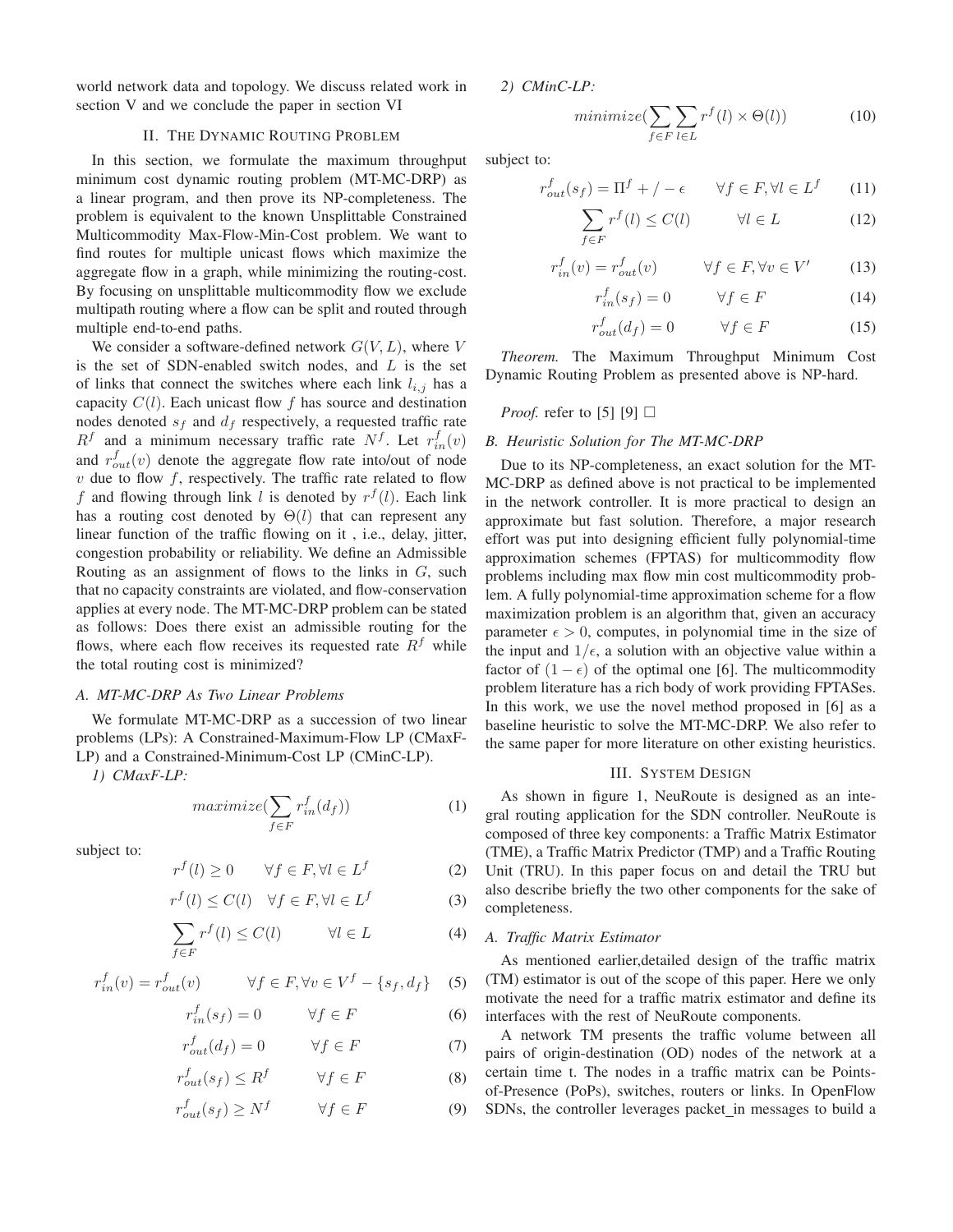

Fig. 1: NeuRoute architecture

global view of the network. When a new flow arrives to a switch, it is matched against forwarding rules to determine a forwarding path for it. If the flow does not match any rule, the switch forwards the first packet or only the packet header to the controller. In addition, the controller can query switches for packet counts that track the number of packets and bytes handled by the switch. However, the number of packet in and the number of controller queries, necessary for a near real-time measurement, increases rapidly with a large number of switches and flows, making this measurement mechanism not practical. Also, there is a chance that by the time the controller receives the message, the values of the counters become out of date and do not reflect the near realtime state of the switch anymore. These and a number of other issues listed in [12] call for an efficient measurement mechanism to capture traffic matrix in near real-time. In its current implementation, NeuRoute uses a variant of a recent proposal called openMeasure [13] to estimate traffic matrix.

### *B. Traffic Matrix Predictor*

Network Traffic Matrix prediction refers to the problem of estimating future network traffic from the past and current network traffic data. Internet traffic is known to be selfsimilar enabling it to be predictable with high accuracy [10]. NeuRoute's Traffic Matrix Predictor (TMP) uses a Long Short Term Memory Recurrent Neural Network (LSTM-RNN) described in [7]. Figure 2 shows the sliding prediction window where at each time instant *t*, the TMP takes a fixed size set of achieved traffic matrices as input and outputs the traffic matrix of time instant  $t + 1$ 

Prediction using NNs involves two phases: a) the training phase and b) the test (prediction) phase. During the training phase, the NN is supervised to learn from the data by presenting the training data at the input layer and dynamically adjusting the parameters of the NN to achieve the desired output value for the input set. The most commonly used learning algorithm to train NNs is called the backpropagation algorithm. The underlying idea is to propagate the error



Fig. 2: Traffic Matrix Prediction Over Time

backward, from the output to the input, where the weights are changed continuously until the output error falls below a preset value. In this way, the NN learns correlated patterns between input sets and the corresponding target values. The prediction phase represents the testing of the NN. A new unseen input is presented to the NN and the output is calculated, thereby predicting the outcome of new input data.

# *C. Traffic Routing Unit*

The core component of the NeuRoute system is the Traffic Routing Unit (TRU) which is responsible of selecting optimal routes based on the predicted traffic matrix. TRU is based on the supervised learning approach where an agent is trained to infer a function from labeled training data. It consists of a Deep Feed Forward Neural Network that learns to match traffic demands to routing paths by observing the output of a heuristic, that we call the Baseline Heuristic (BH). In this paper we present our experimentations with a BH that is built following the algorithm discussed in section II-B.

To bootstrap, only the TME is activated to continuously provide the BH with timely estimated traffic matrices. Copies of these estimated traffic matrices are stored to be used later on by the TMP and the TRU. NeuRoute collects the output of the BH for a period of time that can be configured based on the desired performance. Once enough BH-output data is gathered, NeuRoute's components, TMP and TRU, are fired up. The TMP uses the stored history of estimated traffic matrices to predict the future traffic matrix, continuously as detailed in [7]. On the other hand, the TRU takes the BH output data and the stored history of estimated traffic matrices along with corresponding Network States (NSs) as input to train its routing neural network. Each tuple (NS+traffic matrix, BH output) constitutes one learning sample for the TRU. *NS* at a time instant  $t$  (or  $NS<sub>t</sub>$ ) is the set of all links available capacities and links costs at time instant *t* (links costs usually do not change frequently). Once the learning phase is done (within a few seconds to a few minutes depending on the volume of data and desired performance), the trained model is fired up to route new traffic flows. The reason why we predict the traffic matrix is that the real-time measurement of traffic matrix is not practical and by the time the controller gets the measured information, the flows to be routed are already on their way on the existing paths, before even the controller computes the new paths. In the following, we detail the design elements and the design challenges of TRU.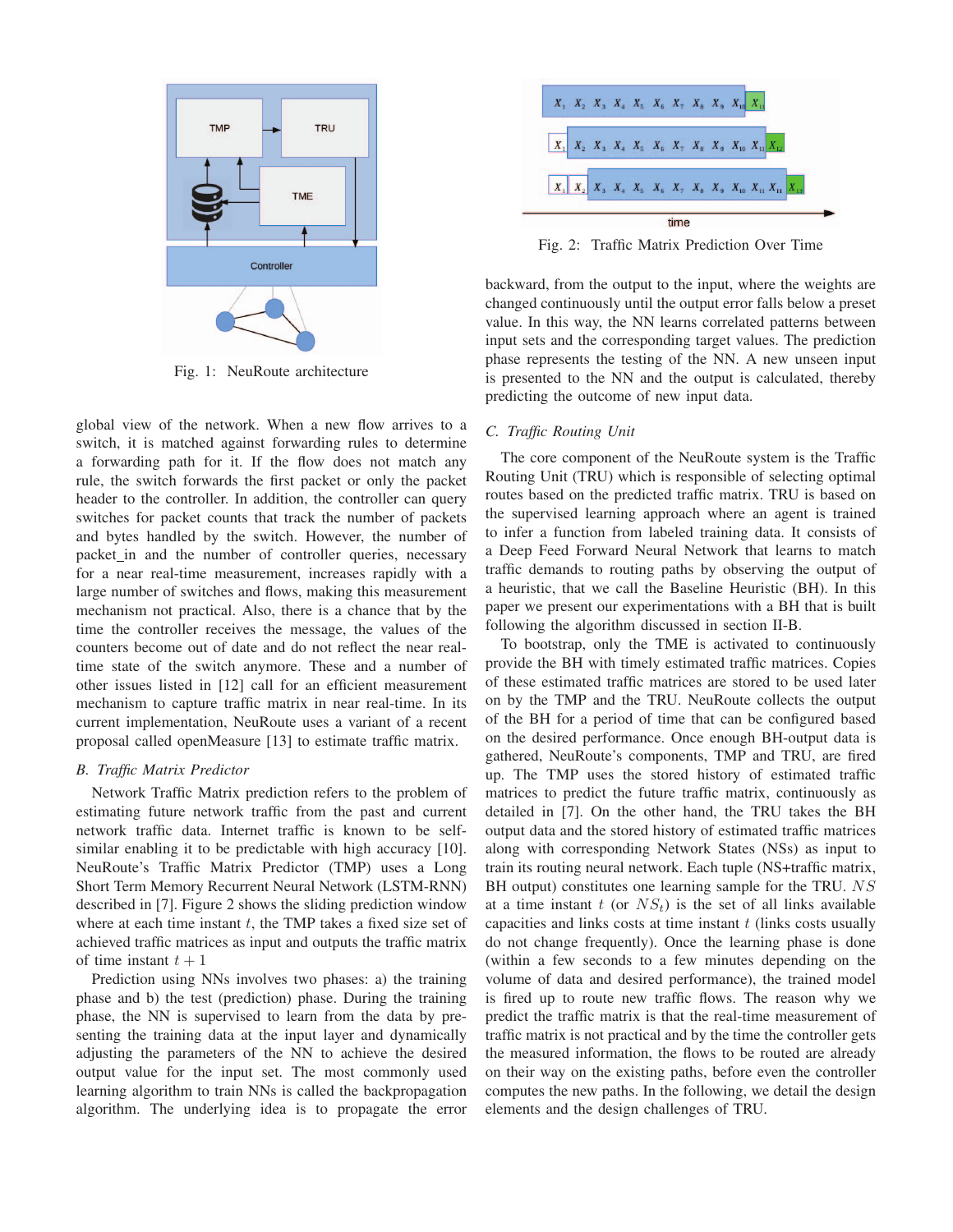*1) Deep Feed Forward Neural Networks:* Deep neural networks are currently the most successful machine learning technique for solving a variety of tasks including language translation, image classification and image generation. TRU is similar to an image classifier that has a set of images in input and tries to find a function that matches these images to a set of classes. In the routing case, the traffic matrices are the images and the routing paths represent the output classes. The deep neural network used in TRU is presented in figure 3. It takes a traffic matrix and an NS instance as input and matches them to a set of paths as output.



Fig. 3: Deep Feed Forward Neural Network

In a deep feed forward network, the information flows only forward through the network from the input nodes, through the hidden nodes to the output nodes, with no cycles or loops. Each node has an activation function which acts like a threshold for the node to fire up: A node *n* produces a value for its output nodes only if the weighted sum of the input values of *n* is equal or exceeds the threshold. Each edge has a weight and permits transfer of value from node to node.

Learning Algorithm. We use the Backpropagation learning algorithm that was first introduced in the 70s and now is the most widely used algorithm for supervised learning in deep feed-forward networks. The goal is to make the network learn some target function, in our case, matching traffic matrices to routing paths. The basic idea of the algorithm is to look for the minimum of the error function in weight space by repeatedly applying the chain rule to compute the influence of each weight in the network with respect to the error function: The output values of the network are compared with the learning sample (correct answer) to compute the value of the error function. The calculated error is then fed back through the network and used to adjust the weights of each connection in order to reduce the value of the error function by some small amount. After repeating this process for a sufficiently large number of training cycles, the network will usually converge to some state where the error is small enough. In other words, we say that the network has learned the target function to some extend. We refer to [14] for more details about the algorithm.

Optimization Algorithm. In this work, we use Adam (short for Adaptive Moment Estimation) optimizer, one of the most adopted optimization algorithms among deep learning practitioners for applications in computer vision and natural language processing. Adam optimizer is an improvement of the gradient descent algorithm that can yield quicker convergence in training deep networks [15].

Learning Rate. The learning rate determines how quickly or how slowly we want the network weights to be updated (by the backpropagation algorithm). In other words, how quickly or how slowly we want the network to forget learned features and learn new ones. Picking a learning rate is problem dependent since the optimum learning rate can differ based on a number of parameters including epoch size, number of learning iterations, number of hidden layers and/or neurons and number and format of the inputs. Trial and error is often used in order to determine the ideal learning condition for each problem studied. We describe our empirical approach for choosing the learning rate in the implementation section IV.

*2) Input Pre-Processing and Normalization:* The input (NS+traffic matrix) are merged into one single vector of numbers then normalized by dividing all numbers by the greatest number. The result is a vector of numbers ranging between 0 and 1. This normalization is a good practice that can make training faster and reduce the chance of getting stuck in local optima [8].

*3) Routing Over Time:* At each time instant *t*, the TRU's trained model takes predicted traffic matrix of time instant  $t + 1$  (*TM*<sub> $t+1$ </sub>) and corresponding NS as input. The model function is applied and the output is a set of path probabilities where the highest value indicates the best routing path. TRU then sends the chosen path to the controller in order to be installed in switches as flow rules. By the time  $t + 1$ , when the flows arrive, the forwarding rules are already installed which minimizes considerably the network delay.

Matching traffic matrices and network states to routing paths is similar to classifying a stream of frames in a video, witch is not a common and well studied problem since the usual image classification is applied to individual images. Besides tweaking the neural network architecture and parameters to obtain a high classification performance, there are two unique challenges that arise in our problem:

- The runtime performance of the trained model is critical and needs to be optimized to perform continuous routing over time. We achieve high performance by keeping the predicted traffic matrices in memory before feeding them to the LRU's neural network.
- Unlike images and videos, there is no camera bias in traffic matrices (Camera bias refers to the fact that in many images and videos, the object of interest often occupies the center region), hence it is not possible to work around resolutions to optimize training time as it was done in [11].

# IV. IMPLEMENTATION AND EVALUATION

We implemented NeuRoute as a routing application on top of POX controller [18]. The TRU's neural network is implemented using Keras library [19] on top of Google's TensorFlow machine learning framework [20]. We have chosen the GÉANT network topology for our testbed as GÉANT's traffic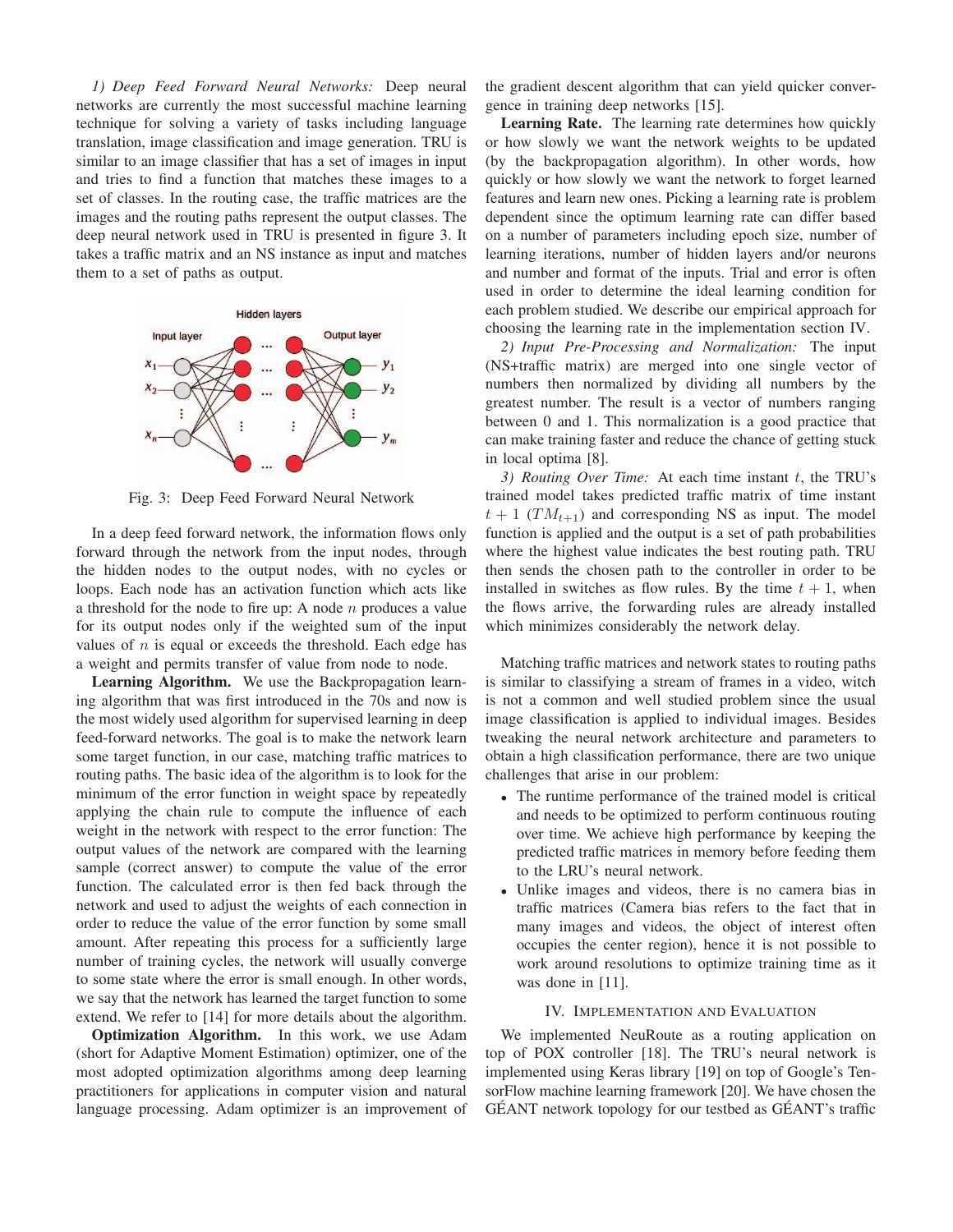matrices are already available online [21]. We implemented the GEANT topology (shown in figure 4) as an SDN network ´ using Mininet [22] setting link capacities at 10Mbps. We use link delay as the cost function with 2ms delay per link.



Fig. 4: GÉANT2 Network Topology [23]

Data generation. In order to generate the learning data, we applied the BH on the testbed described above with GÉANT's traffic matrices as input. We obtained a data set of 10000 samples (traffic matrix+network state, near optimal path) that we split to training data set of 7000 samples and test data set of 3000 samples.

The neural network architecture. Determining the neural network architecture is problem dependent, hence we adopted an empirical approach to determine the number of hidden layers and the size of each hidden layer. We measured the training time and the learning performance (GEANT traffic ´ matrices + related network states as input and the results of the BH as output) for different numbers of hidden layers and different hidden layer sizes. This allowed us to pick an optimal number of hidden layers of 6 with 100 nodes per hidden layer. Note that we choose the architecture parameters based on the measured learning performance, and we stop experimenting when the training time becomes too long.



hidden layers

Fig. 5: Picking the number of hidden layers

Figure 5a depicts the measured Mean Squared Error (MSE) over different numbers of hidden layers. The MSE diminishes at high numbers of hidden layers (deep network) but figure 5b shows that the deeper is the network the longer it takes to train it. To select a good compromise, we fix the training time to 2 minutes. This training time corresponds to a depth of 6 hidden layers.



Fig. 6: Picking the number of hidden nodes

Similarly, figure 6a shows that the MSE diminishes at higher network sizes but the training time goes up as figure 6b shows. We fix again the training time to 2 minutes and obtain the corresponding hidden nodes number of 600, or 100 nodes per hidden layer. Note that a 2 minutes training time is not too long but is chosen proportionally to the size of the data set. Larger data sets may take hours or days to train.

Data preparation. We prepared the input data as follows: we split the total learning data into batches of size 100 each. Each input sample is a vector of size  $506 + 38 = 544$ , 506 being the size of a vector representing one traffic matrix of 23 nodes (23\*22) and 38 being the number of links in the GEANT topology, which is equal to the size of one network state vector. The output vector is of size  $23 * 22 * 5$  with 23\*22 being the number of origin-destination (OD) pairs and we arbitrarily fix the number of possible paths per OD pair to 6.

The learning rate. Like the neural network's architecture, the learning rate is problem dependent. Our approach is to start with a high value and go down to lower values, recording the learning performance and training time for every learning rate value.



Fig. 7: Accuracy over different learning rate values

Figure 7 depicts the MSE variation over different learning rate values. The training time does not change for different learning rates (5s per epoch).

The overfitting problem. Overfitting is a serious problem that occurs when training a neural network on limited data. It happens when a model learns the detail and noise in the training data to the extent that it negatively impacts its performance on new data. This means that the noise or random fluctuations in the training data is picked up and learned as